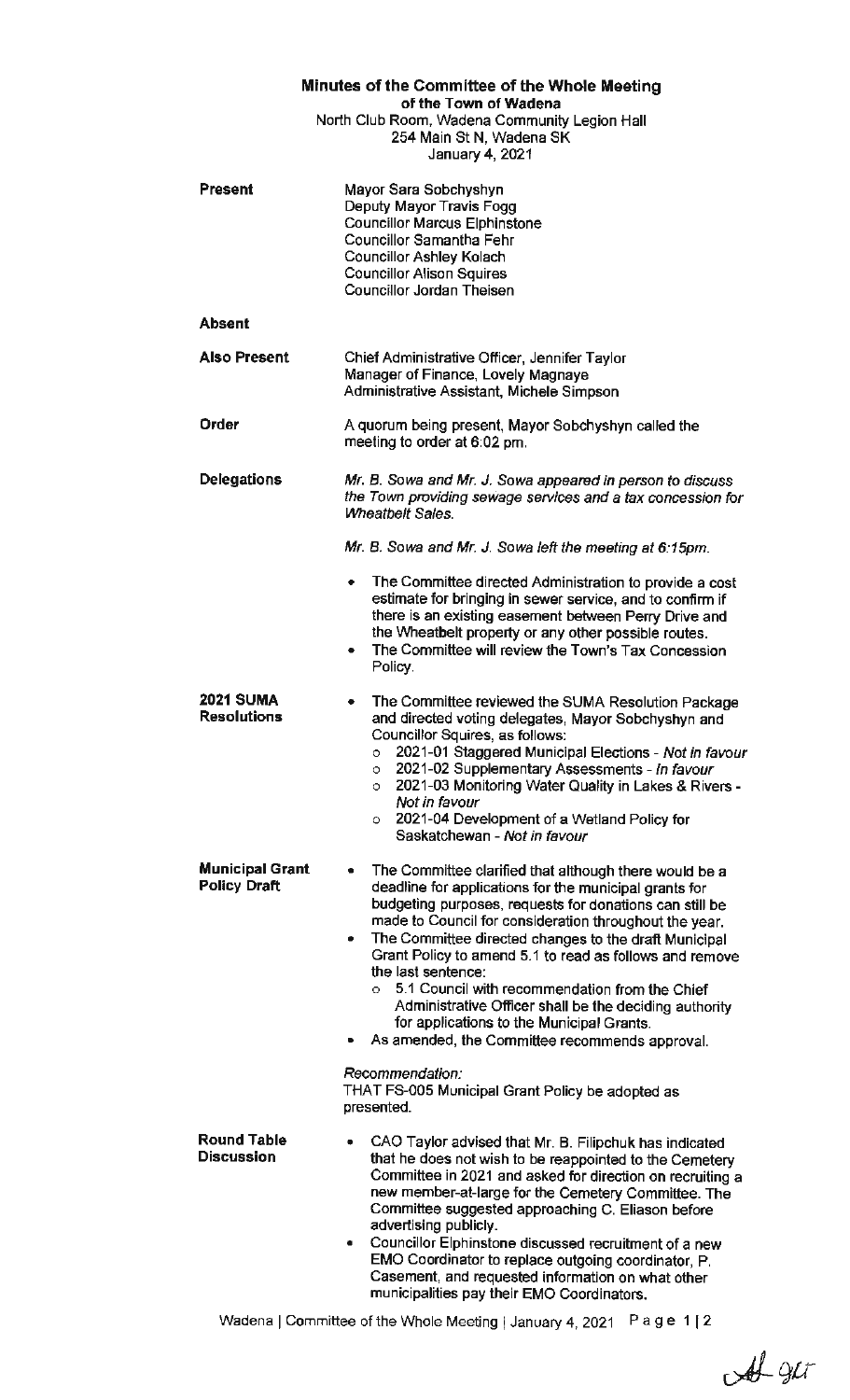**In-Camera Resume Session**  CAO Taylor provided an overview of the Town's benefits and responsibilities in being a member of the Saskatchewan Economic Development Alliance (SEDA) and asked for direction on which council member would be the Town's voting delegate and non-voting delegates. Councillor Squires will be the appointed voting delegate added to the annuat appointments list, and Mayor Sobchyshyn requested to be added as a non-voting delegate. THAT the current meeting of Committee of the Whole be suspended at 7:18 pm to proceed in camera to discuss confidential matters in accordance with The Municipalities Act. Parlies present included Mayor Sobchyshyn, Deputy Mayor Fogg, Councillor Kolach, Councillor Fehr, Councillor Theisen, Councillor Elphinstone, Councillor Squires, CAO Taylor, MOF Magnaye, and Admin Assistant Simpson. MOF Magnaye and Admin Assistant Simpson left the meeting *at* 7:47 pm. Councillor Fehr left the meeting at 7:54 pm and returned at 7:57 pm. THAT the in-camera session concludes at 8: 13 pm and the

**Adjourn**  THAT the meeting be adjourned at 8:13 pm.

meeting of Committee of the Whole resume.

lay khehushan